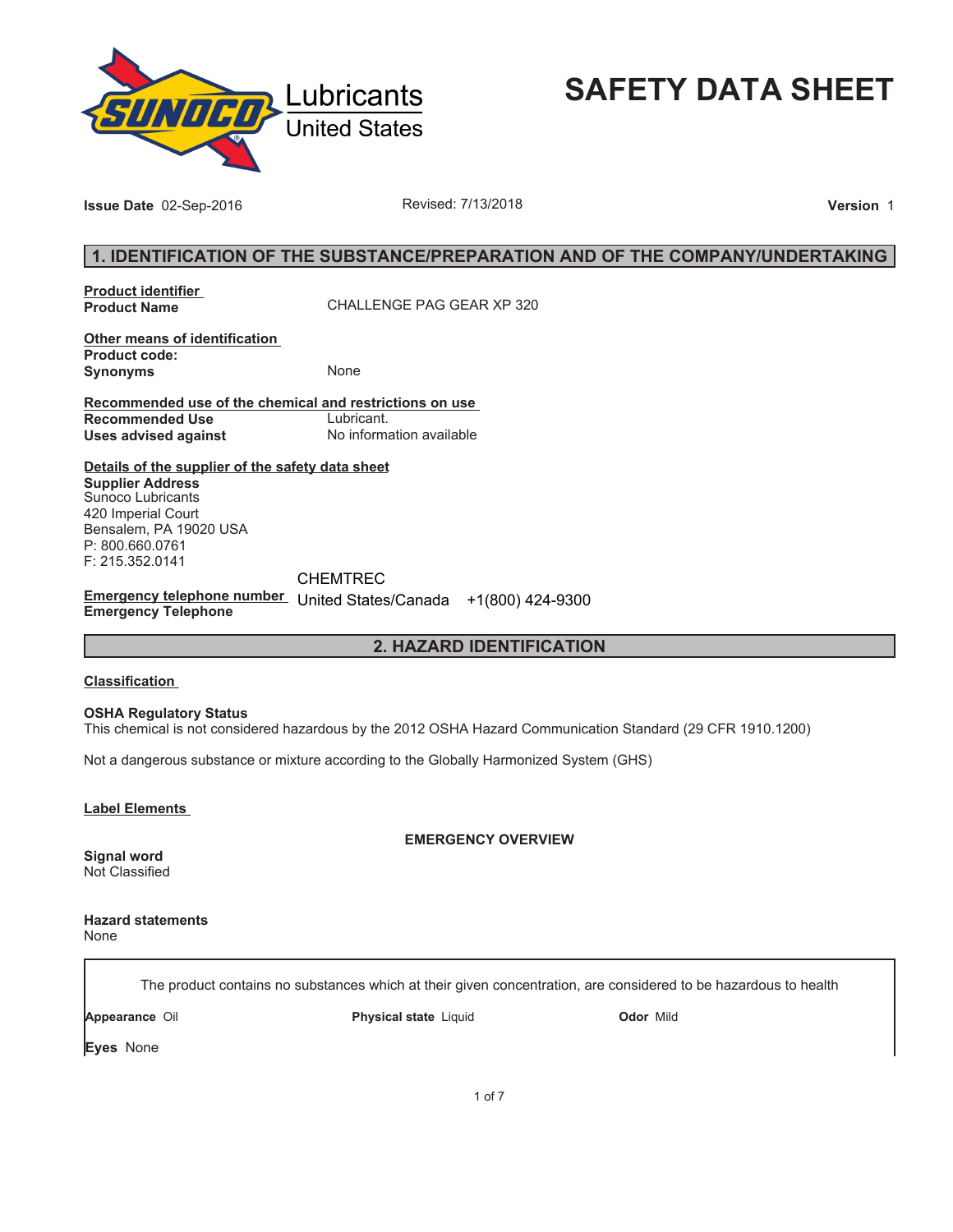### **Hazards not otherwise classified (HNOC)**

**Other information**

Harmful to aquatic life with long lasting effects

## **3. COMPOSITION/INFORMATION ON INGREDIENTS**

\_\_\_\_\_\_\_\_\_\_\_\_\_\_\_\_\_\_\_\_\_\_\_\_\_\_\_\_\_\_\_\_\_\_\_\_\_\_\_\_\_\_\_\_\_\_\_\_\_\_\_\_\_\_\_\_\_\_\_\_\_\_\_\_\_\_\_\_\_\_\_\_\_\_\_\_\_\_\_\_\_\_\_\_\_\_\_\_\_\_\_\_\_

The product contains no substances which at their given concentration, are considered to be hazardous to health.

| <b>Components</b>                                           |                                                                                                                 | <b>CAS-No</b>                       | Weight %                                                                                    | <b>Trade Secret</b> |
|-------------------------------------------------------------|-----------------------------------------------------------------------------------------------------------------|-------------------------------------|---------------------------------------------------------------------------------------------|---------------------|
| Polyalkylene Glycol                                         |                                                                                                                 | Proprietary                         | $80 - 100\%$                                                                                |                     |
|                                                             |                                                                                                                 |                                     |                                                                                             |                     |
|                                                             |                                                                                                                 | <b>4. FIRST AID MEASURES</b>        |                                                                                             |                     |
| <b>First aid measures</b>                                   |                                                                                                                 |                                     |                                                                                             |                     |
| Eye contact:                                                |                                                                                                                 | symptoms persist, call a physician. | Rinse immediately with plenty of water, also under the eyelids, for at least 15 minutes. If |                     |
| Skin contact:                                               | Wash off immediately with soap and plenty of water. If skin irritation persists, call a<br>physician.           |                                     |                                                                                             |                     |
| Inhalation:                                                 | Move to fresh air in case of accidental inhalation of vapours. If symptoms persist, call a<br>physician.        |                                     |                                                                                             |                     |
| Ingestion:                                                  | Drink plenty of water. Do not induce vomiting without medical advice. If symptoms persist,<br>call a physician. |                                     |                                                                                             |                     |
| Most important symptoms and effects, both acute and delayed |                                                                                                                 |                                     |                                                                                             |                     |

**Symptoms** No information available.

### **Indication of any immediate medical attention and special treatment needed**

# **5. FIRE-FIGHTING MEASURES**

### **Suitable extinguishing media:**

Water. Dry chemical. Carbon dioxide (CO2). Foam.

Unsuitable extinguishing media No information available **Specific hazards arising from the chemical** In the event of fire, cool tanks with water spray.

### **Explosion data**

**Sensitivity to Mechanical Impact** None. **Sensitivity to Static Discharge** None.

### **Special protective equipment for firefighters:**

As in any fire, wear self-contained breathing apparatus pressure-demand, MSHA/NIOSH (approved or equivalent) and full protective gear.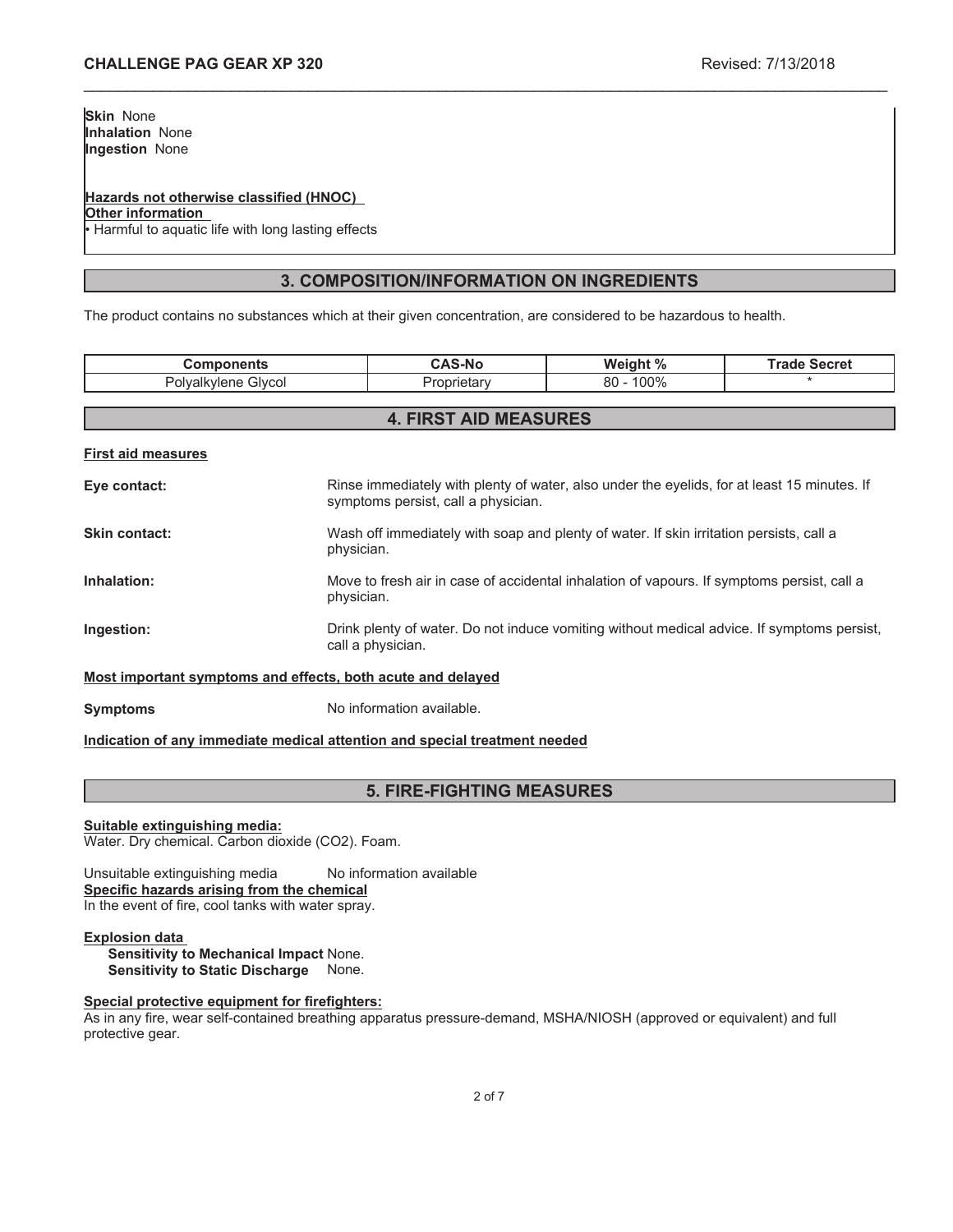|                                                                       |                                                                             | <b>6. ACCIDENTAL RELEASE MEASURES</b>                                                                                                         |                                                                                              |
|-----------------------------------------------------------------------|-----------------------------------------------------------------------------|-----------------------------------------------------------------------------------------------------------------------------------------------|----------------------------------------------------------------------------------------------|
| Personal precautions, protective equipment and emergency procedures   |                                                                             |                                                                                                                                               |                                                                                              |
|                                                                       |                                                                             |                                                                                                                                               |                                                                                              |
| <b>Personal precautions:</b>                                          |                                                                             | Contaminated surfaces will be extremely slippery. Use personal protective equipment.                                                          |                                                                                              |
| <b>Environmental precautions</b>                                      |                                                                             |                                                                                                                                               |                                                                                              |
| <b>Environmental precautions:</b>                                     |                                                                             | Do not flush into surface water or sanitary sewer system.                                                                                     |                                                                                              |
| Methods and material for containment and cleaning up                  |                                                                             |                                                                                                                                               |                                                                                              |
| <b>Methods for containment</b>                                        |                                                                             | Prevent further leakage or spillage if safe to do so.                                                                                         |                                                                                              |
| Methods for cleaning up:                                              | container.                                                                  | Absorb spill with inert material (e.g. dry sand or earth), then place in a chemical waste                                                     |                                                                                              |
|                                                                       |                                                                             | 7. HANDLING AND STORAGE                                                                                                                       |                                                                                              |
| <b>Precautions for safe handling</b>                                  |                                                                             |                                                                                                                                               |                                                                                              |
| <b>Handling</b>                                                       |                                                                             | Do not breathe vapors or spray mist. Spilling onto the container's outside will make<br>container slippery. Avoid contact with eyes and skin. |                                                                                              |
| Conditions for safe storage, including any incompatibilities          |                                                                             |                                                                                                                                               |                                                                                              |
| <b>Storage Conditions</b>                                             |                                                                             | Keep containers dry and tightly closed to avoid moisture absorption and contamination                                                         |                                                                                              |
|                                                                       |                                                                             | 8. EXPOSURE CONTROLS/PERSONAL PROTECTION                                                                                                      |                                                                                              |
| <b>Control parameters</b>                                             |                                                                             |                                                                                                                                               |                                                                                              |
| <b>Exposure Guidelines</b>                                            |                                                                             | Contains mineral oil, vegetable oil, and/or synthetic oil. Under conditions which may                                                         |                                                                                              |
| <b>Appropriate engineering controls</b>                               |                                                                             | generate mists, observe the OSHA PEL of 5 mg/m <sup>3</sup> , ACGIH STEL of 10 mg/m <sup>3</sup> .                                            |                                                                                              |
| <b>Engineering measures to reduce</b><br>exposure:                    |                                                                             | Ensure adequate ventilation, especially in confined areas.                                                                                    |                                                                                              |
| Individual protection measures, such as personal protective equipment |                                                                             |                                                                                                                                               |                                                                                              |
| <b>Respiratory protection:</b>                                        |                                                                             |                                                                                                                                               | In case of mist, spray or aerosol exposure wear suitable personal respiratory protection and |
| Hand protection:                                                      | protective suit.<br>Nitrile rubber                                          |                                                                                                                                               |                                                                                              |
| Eye protection:<br>Skin and body protection:                          | Safety glasses                                                              | Usual safety precautions while handling the product will provide adequate protection                                                          |                                                                                              |
| <b>General Hygiene Considerations</b>                                 | against this potential effect<br>Avoid contact with skin, eyes and clothing |                                                                                                                                               |                                                                                              |
|                                                                       |                                                                             |                                                                                                                                               |                                                                                              |
|                                                                       |                                                                             | 9. PHYSICAL AND CHEMICAL PROPERTIES                                                                                                           |                                                                                              |
| Information on basic physical and chemical properties                 |                                                                             |                                                                                                                                               |                                                                                              |
| Physical state Liquid<br>Appearance Oil                               | Odor Mild                                                                   | Color Clear                                                                                                                                   | Odor threshold No information                                                                |

\_\_\_\_\_\_\_\_\_\_\_\_\_\_\_\_\_\_\_\_\_\_\_\_\_\_\_\_\_\_\_\_\_\_\_\_\_\_\_\_\_\_\_\_\_\_\_\_\_\_\_\_\_\_\_\_\_\_\_\_\_\_\_\_\_\_\_\_\_\_\_\_\_\_\_\_\_\_\_\_\_\_\_\_\_\_\_\_\_\_\_\_\_

|                 |               | ______________   | _ _ . _ . _ . _ | available      |
|-----------------|---------------|------------------|-----------------|----------------|
| <b>Property</b> | <b>Values</b> | Remarks • Method | рH              | Not applicable |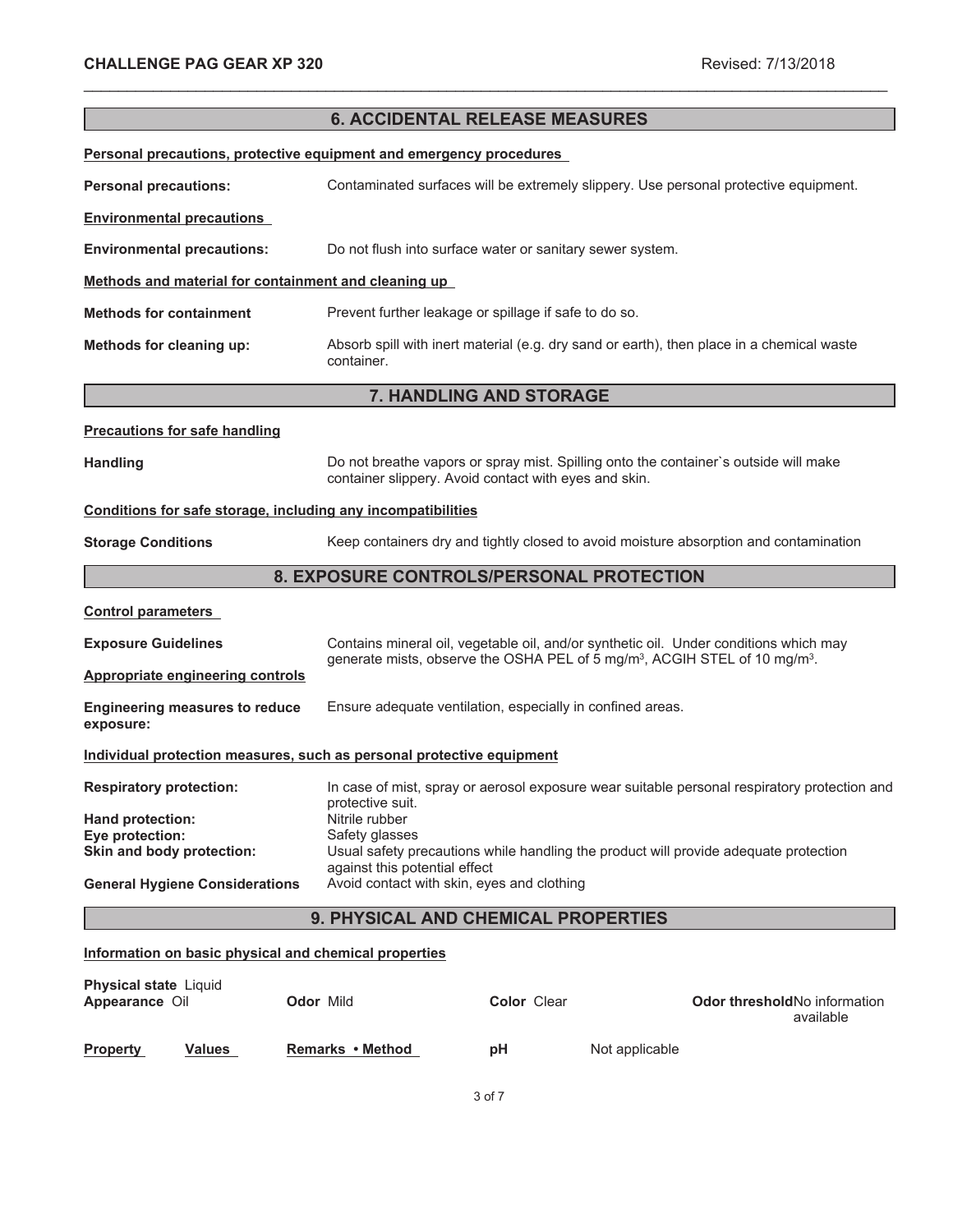# **CHALLENGE PAG GEAR XP 320 Revised: 7/13/2018**

| <b>Melting</b><br>point/freezing available<br>point                                                    | No information                            |                                                                                                                                          | boiling range available          | <b>Boiling point / No information</b>                                    |
|--------------------------------------------------------------------------------------------------------|-------------------------------------------|------------------------------------------------------------------------------------------------------------------------------------------|----------------------------------|--------------------------------------------------------------------------|
| <b>Flash point</b>                                                                                     | 450 °F                                    | > 232 °C / > Cleveland Open Cup                                                                                                          | <b>Evaporation</b>               | No information<br>available                                              |
| <b>Flammability</b>                                                                                    | No information                            |                                                                                                                                          | rate<br><b>Flammability</b>      |                                                                          |
| (solid, gas)<br>Upper                                                                                  | available<br>No information               |                                                                                                                                          | <b>Limit in Air</b><br>Lower     | No information                                                           |
| flammability<br>limit:                                                                                 | available                                 |                                                                                                                                          | flammability available<br>limit: |                                                                          |
| Vapor                                                                                                  | No information                            |                                                                                                                                          |                                  | Vapor density No information                                             |
| pressure<br><b>Specific</b>                                                                            | available<br>> 1.0                        |                                                                                                                                          | Water                            | available<br>Soluble in water                                            |
| <b>Gravity</b>                                                                                         |                                           |                                                                                                                                          | solubility                       |                                                                          |
| Solubility in                                                                                          | No information                            |                                                                                                                                          | <b>Partition</b>                 | No information                                                           |
| other solvents available<br><b>Autoignition</b>                                                        | No information                            |                                                                                                                                          | coefficient                      | available<br>DecompositionNo information                                 |
| temperature                                                                                            | available                                 |                                                                                                                                          | temperature                      | available                                                                |
| <b>Kinematic</b>                                                                                       | approx. 325                               |                                                                                                                                          | <b>Dynamic</b>                   | No information                                                           |
| viscosity<br><b>Explosive properties</b>                                                               | cSt @ 40 ° C                              | No information available                                                                                                                 | viscosity                        | available                                                                |
| <b>Oxidizing properties</b>                                                                            |                                           | No information available                                                                                                                 |                                  |                                                                          |
| <b>Other information</b>                                                                               |                                           |                                                                                                                                          |                                  |                                                                          |
| <b>Softening point</b><br>Molecular weight<br>VOC Content (%)<br><b>Density</b><br><b>Bulk density</b> |                                           | No information available<br>No information available<br>No information available<br>No information available<br>No information available |                                  |                                                                          |
|                                                                                                        |                                           | <b>10. STABILITY AND REACTIVITY</b>                                                                                                      |                                  |                                                                          |
| <b>Reactivity</b><br>Not applicable                                                                    |                                           |                                                                                                                                          |                                  |                                                                          |
| <b>Chemical stability</b>                                                                              |                                           |                                                                                                                                          |                                  |                                                                          |
| <b>Stability</b>                                                                                       | <b>Possibility of Hazardous Reactions</b> | Stable under recommended storage conditions                                                                                              |                                  |                                                                          |
| <b>Reactions</b>                                                                                       | <b>Possibility of Hazardous</b>           | None under normal processing.                                                                                                            |                                  |                                                                          |
|                                                                                                        | <b>Hazardous polymerization</b>           | None under normal processing.                                                                                                            |                                  |                                                                          |
| <b>Conditions to avoid</b>                                                                             |                                           |                                                                                                                                          |                                  |                                                                          |
| <b>Conditions to avoid</b>                                                                             | <b>Hazardous Decomposition Products</b>   | No special storage conditions required                                                                                                   |                                  |                                                                          |
|                                                                                                        | <b>Hazardous Decomposition</b>            |                                                                                                                                          |                                  | Thermal decomposition can lead to release of irritating gases and vapors |

**Products Incompatible materials**

**Incompatible materials Oxidising agents** 

**11. TOXICOLOGICAL INFORMATION**

**Information on likely routes of exposure**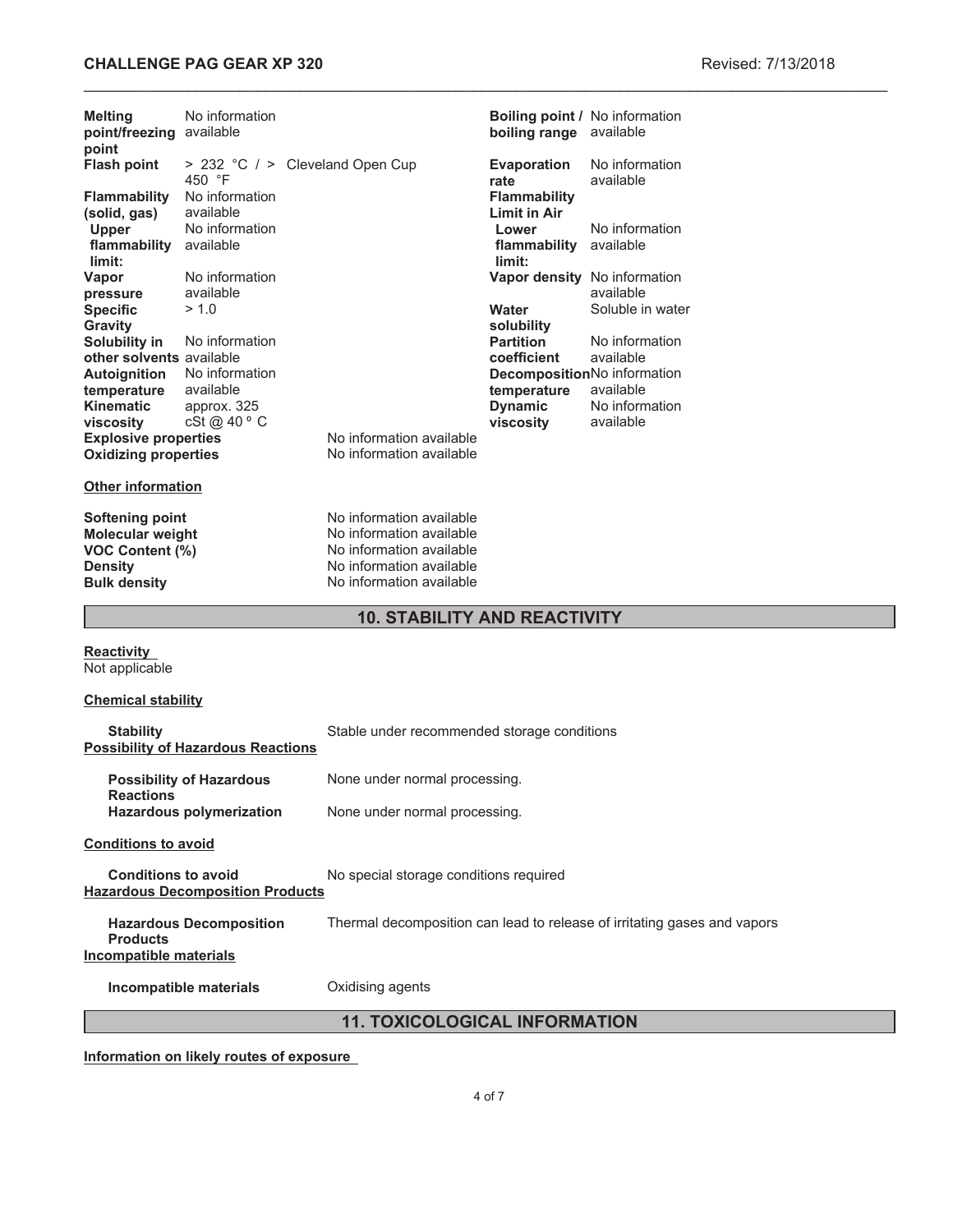$= 320$  mg/m<sup>3</sup> (Rat ) 4 h

| Components                 | Oral LD50                                                                                                               | <b>Dermal LD50</b>                                                                       | <b>Inhalation LC50</b> |
|----------------------------|-------------------------------------------------------------------------------------------------------------------------|------------------------------------------------------------------------------------------|------------------------|
| Ingestion                  |                                                                                                                         | Ingestion may cause gastrointestinal irritation, nausea, vomiting and diarrhoea.         |                        |
| <b>Inhalation</b>          | Vapors and/or aerosols which may be formed at elevated temperatures may be irritating to<br>eyes and respiratory tract. |                                                                                          |                        |
| <b>Skin contact</b>        |                                                                                                                         | Substance does not generally irritate and is only mildly irritating to the skin.         |                        |
| Eye contact                | May cause slight irritation.                                                                                            |                                                                                          |                        |
| <b>Product Information</b> |                                                                                                                         | Product does not present an acute toxicity hazard based on known or supplied information |                        |

\_\_\_\_\_\_\_\_\_\_\_\_\_\_\_\_\_\_\_\_\_\_\_\_\_\_\_\_\_\_\_\_\_\_\_\_\_\_\_\_\_\_\_\_\_\_\_\_\_\_\_\_\_\_\_\_\_\_\_\_\_\_\_\_\_\_\_\_\_\_\_\_\_\_\_\_\_\_\_\_\_\_\_\_\_\_\_\_\_\_\_\_\_

#### **Information on toxicological effects**

#### **Delayed and immediate effects as well as chronic effects from short and long-term exposure**

Polyalkylene Glycol -  $\overline{\phantom{a}}$  -  $\overline{\phantom{a}}$  -

| <b>Sensitization</b><br><b>Mutagenic effects:</b><br>Carcinogenicity | No sensitization responses were observed.<br>Did not show mutagenic or teratogenic effects in animal experiments.<br>This product does not contain any carcinogens or potential carcinogens as listed by OSHA,<br>IARC or NTP. |
|----------------------------------------------------------------------|--------------------------------------------------------------------------------------------------------------------------------------------------------------------------------------------------------------------------------|
| <b>Reproductive toxicity</b>                                         | This product does not contain any known or suspected reproductive hazards.                                                                                                                                                     |
| <b>STOT - Single Exposure</b>                                        | None under normal use conditions.                                                                                                                                                                                              |
| <b>STOT - Repeated Exposure</b>                                      | None under normal use conditions.                                                                                                                                                                                              |
| <b>Aspiration hazard</b>                                             | Not applicable.                                                                                                                                                                                                                |

### **Numerical measures of toxicity - Product Information**

#### **The following values are calculated based on chapter 3.1 of the GHS document** .

| ATEmix (oral)                 | 15762 mg/kg |
|-------------------------------|-------------|
| <b>ATEmix (dermal)</b>        | 19791 mg/kg |
| ATEmix (inhalation-dust/mist) | 330 mg/l    |

# **12. ECOLOGICAL INFORMATION**

#### **Ecotoxicity**

Harmful to aquatic life with long lasting effects

0.390926157% of the mixture consists of components(s) of unknown hazards to the aquatic environment

# **Persistence and degradability**

No information available.

#### **Bioaccumulation** No information available.

### **Mobility**

Soluble in water.

## **13. DISPOSAL CONSIDERATIONS**

### **Waste treatment methods**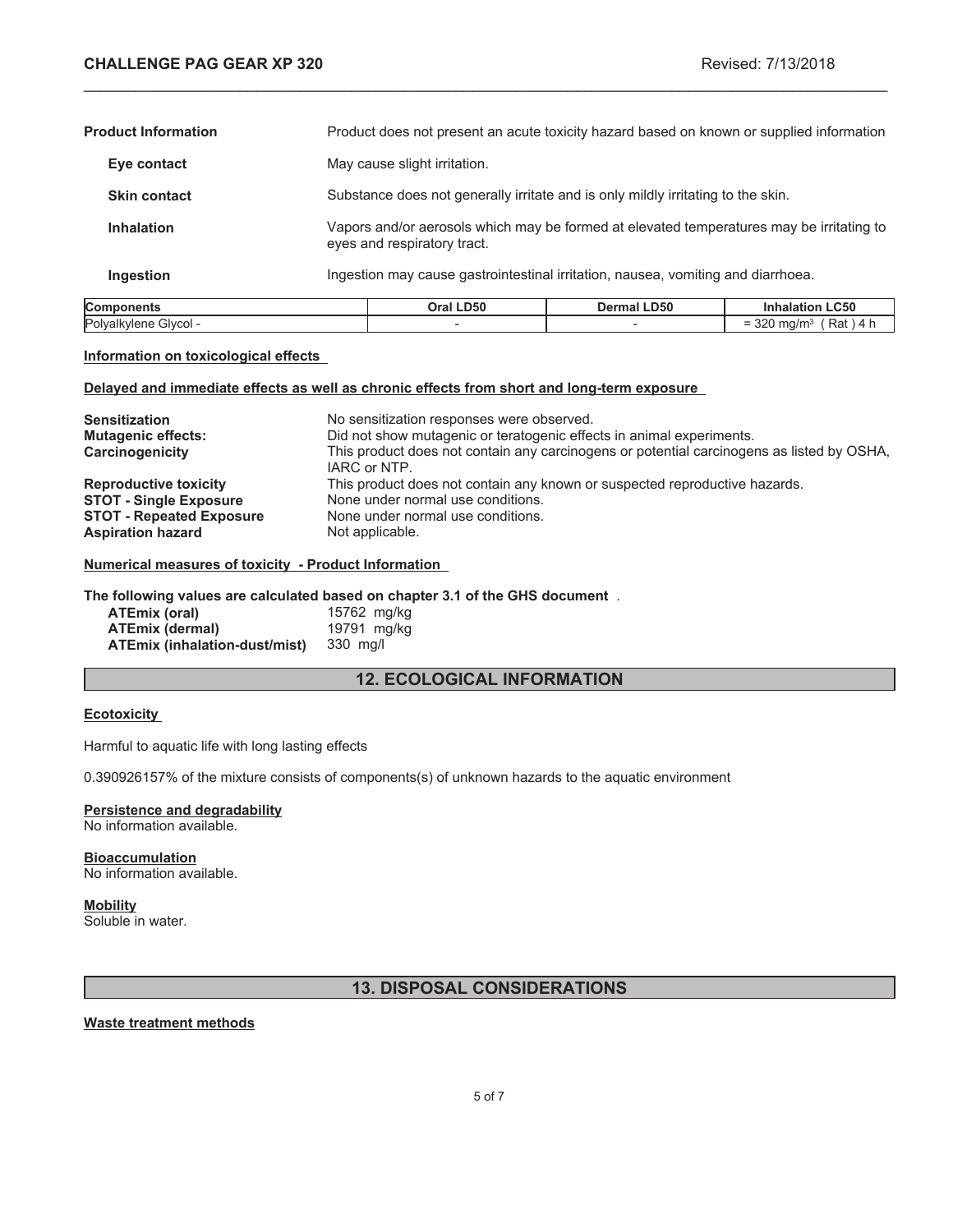**Disposal of wastes** Disposal should be in accordance with applicable regional, national and local laws and regulations.

**Contaminated packaging Do not reuse container.** 

## **14. TRANSPORT INFORMATION**

\_\_\_\_\_\_\_\_\_\_\_\_\_\_\_\_\_\_\_\_\_\_\_\_\_\_\_\_\_\_\_\_\_\_\_\_\_\_\_\_\_\_\_\_\_\_\_\_\_\_\_\_\_\_\_\_\_\_\_\_\_\_\_\_\_\_\_\_\_\_\_\_\_\_\_\_\_\_\_\_\_\_\_\_\_\_\_\_\_\_\_\_\_

**DOT** Not Regulated by any means of transportation

# **15. REGULATORY INFORMATION**

| <b>International Inventories</b> |                                                                         |
|----------------------------------|-------------------------------------------------------------------------|
| <b>TSCA:</b>                     | Listed in TSCA                                                          |
| DSL:                             | All of the components in this product are listed in DSL                 |
| <b>EINECS/ELINCS</b>             | This product complies with EINECS/ELINCS                                |
| <b>CHINA:</b>                    | This product complies with China IECSC.                                 |
| <b>KECL:</b>                     | This product complies with Korea KECL.                                  |
| <b>PICCS:</b>                    | This product complies with Philippines PICCS.                           |
| AICS:                            | All the constituents of this material are listed on the Australian AICS |

#### **Legend:**

**TSCA** - United States Toxic Substances Control Act Section 8(b) Inventory

**DSL/NDSL** - Canadian Domestic Substances List/Non-Domestic Substances List

- **EINECS/ELINCS** European Inventory of Existing Chemical Substances/European List of Notified Chemical Substances
- **ENCS** Japan Existing and New Chemical Substances

**IECSC** - China Inventory of Existing Chemical Substances

**KECL** - Korean Existing and Evaluated Chemical Substances

**PICCS** - Philippines Inventory of Chemicals and Chemical Substances

**AICS** - Australian Inventory of Chemical Substances

### **Federal Regulations**

### **SARA 313**

Section 313 of Title III of the Superfund Amendments and Reauthorization Act of 1986 (SARA). This product does not contain any chemicals which are subject to the reporting requirements of the Act and Title 40 of the Code of Federal Regulations, Part 372

| N٥ |
|----|
| N٥ |
| N٥ |
| N٥ |
| N٥ |
|    |

#### **CWA (Clean Water Act)**

This product does not contain any substances regulated as pollutants pursuant to the Clean Water Act (40 CFR 122.21 and 40 CFR 122.42)